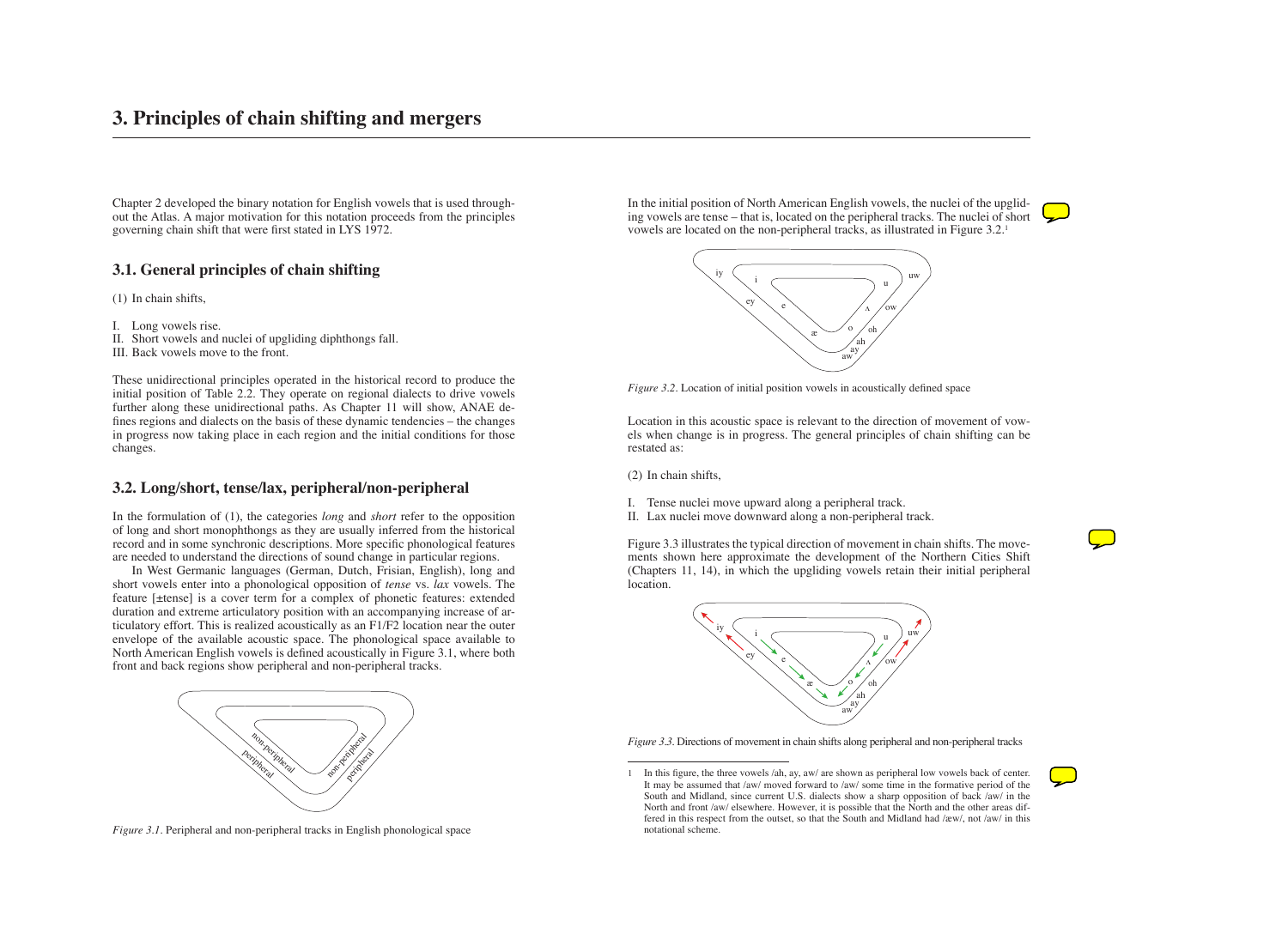17

The general principles governing movement can also be defined in an articulatory space, derived from X-ray measurements of the highest point of the tongue, shown in Figure 3.4. Here phonological space appears in an ovoid shape, without any high back corner: the two anchor points are the high front /iy/ and low back  $\overline{J}$  /o/. The figure plots ten vowels of a conservative speaker from the North Central states are located on the figure. To these are added arrows indicating the typical directions of movement in chain shifts, most generally illustrated by the Northern Cities Shift.

In this articulatory space, the fronting of /uw/ appears as a continuation of a raising process, since the high point of the tongue for /uw/ is considerably lower than the high point for [i].<sup>2</sup> The backing of /e/ and /i/, which will play a major role in Chapters 11, 14, and 15, now appears as a downward movement through the non-peripheral space of the center.

In this space, we can define the movements of vowels in a somewhat different manner. In chain shifts,

In chain shifting, vowels rise in the peripheral area and fall in the non-peripheral areas.

- I. Peripheral vowels move upward along a peripheral track.
- II. Non-peripheral vowels move downward along a non-peripheral track.

In discussing chain shifts, the Atlas will continue to use the acoustically defined space of Figures 3.1–3.3, since the data are derived from acoustic measurements. However, the logic of Figure 3.4 will be cited in relating movements within individual chain shifts to the more general principles of chain shifting.

## **3.3. Acoustic evidence for the Peripherality Hypothesis**

The foregoing discussion can be summed up as the *Peripherality Hypothesis.* It asserts two distinct propositions:



(a) The formant space in which English vowels move contains a peripheral and a non-peripheral areas in both the front and the back.

The final section of this chapter will present further empirical support for (1); Chapters 11–20 will provide further data to support (2).

Past discussions of the peripheral and non-peripheral tracks have been based upon the study of individual vowel systems, and the definitions of peripherality have been abstracted from displays of 300 to 500 vowels. The data assembled for ANAE has greatly enlarged the field of evidence, now consisting of measurements of 144,000 vowels. The application of this massive database to the empirical confirmation of the hypothesis depends upon the success of the normalization procedure which converts the 439 speakers to a common grid. This log mean normalization (Chapter 5) is generally effective in eliminating those acoustic differences that are the result of variation in vocal tract length, while preserving those social differences that are characteristic of the speech community (Nearey 1978; Hindle 1978; Labov 1994: Ch. 5; Adank 2003).

Figure 3.5 is a Plotnik mean file diagram for the 22 dialects to be defined in Chapter 11. The mean values for 14 vowels are shown for each dialect. Each symbol represents the mean value for a given dialect. The light green lines represent the grand means of F1 and F2. Some vowel distributions are globular, like that for  $/\Delta$ hr/ just above and back of the mid-center position (tan squares with vertical crosses). For most dialects, this vowel class is stable. The light blue circles with arrows pointing to upper left are the symbols for /uw/ means. These show a very different distribution: a continuous band of high vowels stretching from back to front. This is a reflection of the general fronting of /uw/ in all but a few dialects, a continent-wide process discussed in Chapter 12.



*Figure 3.4.* The articulatory space of North American English vowels, based on X-ray measurements of the highest point of the tongue. Based on Lindau 1978

### *The front peripheral track*

The front peripheral track is clearly outlined by two phonemes which are extended along the outer diagonal path leading from low front to high front. The red squares represent means for /æ/, which has in part or whole shifted to the peripheral track for various dialects, and undergone varying degrees of raising and fronting (Chapter 13). Separate means are calculated for /æ/ before nasal consonants and in all other environments. The upper set in Figure 3.5 consists largely of means for /æ/ before nasal consonants, which are generally further along the peripheral path. The two orange triangles labeled "NYC" and "MA" are the special subsets of tensed /æh/ in New York City and the Mid-Atlantic States, which are the result of a lexical split between lax and tense short-*a* characteristic of those dialects only (Chapter 17). Over half of the tokens in this category are before oral consonants, but they occupy the same position along the peripheral track as the pre-nasal allophones. The peripheral path is not therefore a property of nasal allophones, but it can be said that nasal allophones favor peripherality. The lower section of the front peripheral track is also occupied by the mean

tokens for /aw/, which is seen to be moving towards mid front position for many dialects.3

## *The front non-peripheral track*

The front non-peripheral track is defined here by two vowels, following opposite distributions for the various dialects. The yellow diamonds are the means for /e/, which moves along the non-peripheral track, down and towards the center, in the course of the Northern Cities Shift (Chapter 14). The most advanced dialect in this respect is the Inland North, the lowest and most central mean symbol labeled



<sup>2</sup> Chapter 8 of Labov 1994 condensed these two statements into the proposition that in chain shifts*, peripherality and openness dissimilate*.

<sup>3</sup> The means for /aw/ before nasals are again calculated with separate values, and these are also shifted further along the peripheral path.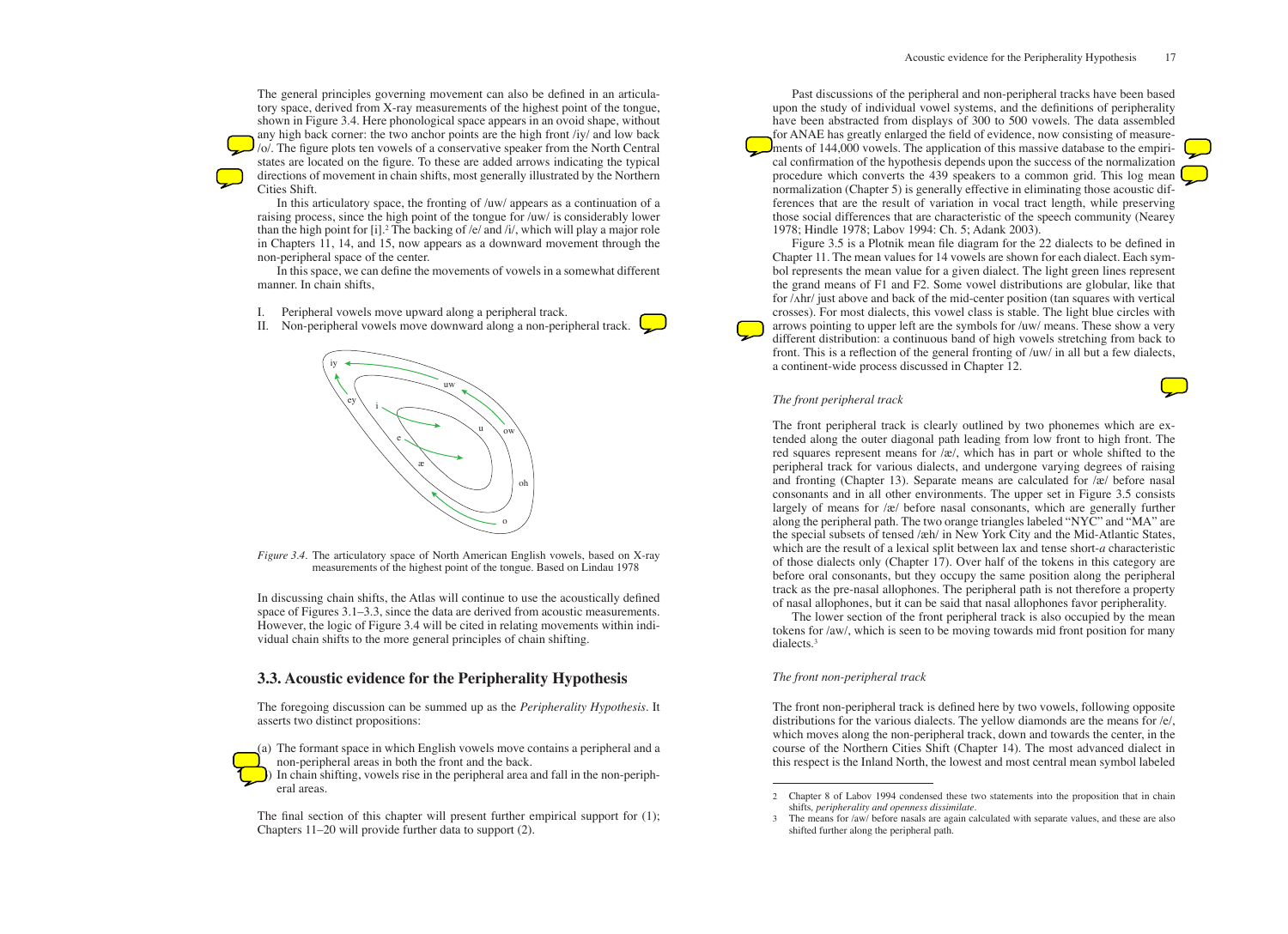IN in Figure 3.5. Other yellow diamonds along this track have arrows pointing to the upper left; these are the mean symbols for /ey/. For the majority of dialects, the nucleus of /ey/ is in upper mid non-peripheral position. Only a few /ey/ tokens follow the downward non-peripheral path: these are the Southern dialects following the Southern Shift (see below). The lowest and most central symbol is that for the Inland South, the area where the Southern Shift is most complete; it is labeled IS in Figure 3.5. Behind this is the symbol for the other advanced Southern dialect, the Texas South (TS).

This discussion of a non-peripheral track is necessarily in acoustic terms. We do not have enough information on the articulatory correlates to know how the movements of the tongue through the central, non-peripheral space might be organized.

#### *The back peripheral path*

The back peripheral track is outlined by the /oh/ class. The great majority of mean symbols form a globular distribution in lower mid back position, but three dialects show higher and backer values of /oh/: Mid-Atlantic (MA), Providence (PR) and New York City (NYC). The NYC symbol is located squarely within the mid to high back distribution characteristic of /oy/ and /ohr/. This track is also occupied by back vowels before /l/, which are not shown here. The peripheral position of /uwl/ and /owl/ is used as a basis for measuring the degree of fronting of the main body of /uw/ and /ow/ words (Chapter 12).

### *The back non-peripheral path*

In the current state of North American English, there is only one example of a sound change along the back non-peripheral path. In Pittsburgh,  $\Lambda$  has shifted downward in the course of the Pittsburgh Chain Shift (Chapter 19). In many Southern British dialects, particularly in London, /ow/ moves downward along this track to become a low non-peripheral vowel (Sivertsen 1960, LYS) The pattern shown for North American dialects in Figure 3.5 shows a slight downward movement, but it essentially shows fronting of /ow/ to central position.

# **3.4. Movements across subsystems**

The principal finding of the Atlas is that regional diversity is increasing as a result of opposing movements within vowel systems. Since the principles of chain shifting are unidirectional, it is not immediately obvious how they can drive dialects in different directions to achieve such a result. Since they operate within subsystems, it might appear that their continued operation could only lead to the uniform result that all long vowels are high, all short vowels are low, and no vowels are back. In fact, it is well known that the opposite is the case: vowel systems tend to show maximal dispersion, making maximal use of phonological space to maintain distinctions (Liljencrants and Lindblom 1972; Lindblom 1988; Flemming 1996). The diversification of phonological systems and dispersion in phonological space is the result of a combination of the principles of chain shifting with others that govern movement across subsystems (Labov 1994, Ch. 9). One such principle which is active in North American English, is

#### *The Lower Exit Principle*

In chain shifting, low non-peripheral vowels become peripheral.

Non-peripheral vowels that have descended in accordance with Principle II so far as to reach the bottom of the non-peripheral track, if pressured to move further, have nowhere to go but the lower peripheral track, where they change subsystems and become subject instead to Principle I. This happened with  $\alpha$  and  $\alpha$  in most NAE dialects: as shown in Fig. 3.5, these are now peripheral vowels in most regions. Peripheralized /o/ has in fact merged in these regions with originally peripheral /ah/, as first discussed in Chapter 2. In the Northern Cities Shift, /æ/ and /o/ rotate as /æh/ and /ah/ along the peripheral track. Since peripheral vowels are longer than non-peripheral vowels, the lengthening that accompanies the peripheralization of short vowels can reduce the margin of security with neighboring long vowels. Such a lengthening of low central /a/ is the event that triggered the Swedish chain shift (Labov 1994: 281; Benediktsson 1970). The lengthening of /a/ in open syllables was among the most general processes of Early Modern English (Jespersen 1949: 3.3.4, 4.2.1),<sup>4</sup> and the resultant set of *name*, *shade*, *snake*, *acre*, *lane*, *bathe*, *ale*, etc. was integrated into the general chain shifting of long vowels in the Great Vowel Shift, following principle I, as [a:], [æ:] rose to [e:].

The Great Vowel Shift also embodied another of the principles governing movement across subsystems (Labov 1994: 281–284):

### *The Upper Exit Principle*

In chain shifting, one of two high peripheral morae becomes non-peripheral.

This principle operates upon bimoraic high vowels and appears to be specific to the West Germanic languages.<sup>5</sup> By this principle, [i:] can become either  $[I^J]$  or [ia], as the first or second mora becomes lax/non-peripheral. The vowel leaves the subsystem of long monophthongs to create or join a subsystem of ingliding or upgliding diphthongs. In the Great Vowel Shift, the first option was selected, and the lax nucleus [I] of /iy/ was then progressively lowered under Principle II to the

- 
- 
- 
- 
- 
- 
- 
- 
- 
- 
- 
- 
- 
- 
- 
- 
- 
- 
- 
- 
- 
- 
- 
- 



*Figure 3.5.* Peripheral and non-peripheral tracks in the mean file diagram of 14 vowels for the 22 dialects defined in Chapter 11

<sup>4</sup> But see Minkova (1982) for the suggestion that the lengthening was the result of incorporating final schwa within the stressed syllable. This possibility brings the historical process closer to the current development of short /æ/ in Chapter 14.

<sup>5</sup> Kim and Labov (forthcoming) recognize such diphthongization in a number of Indo-European languages outside of West Germanic (Polabian, Old Czech, Latvian, Romantsch, etc.) but argue that all such cases are the result of intimate contact and influence from German.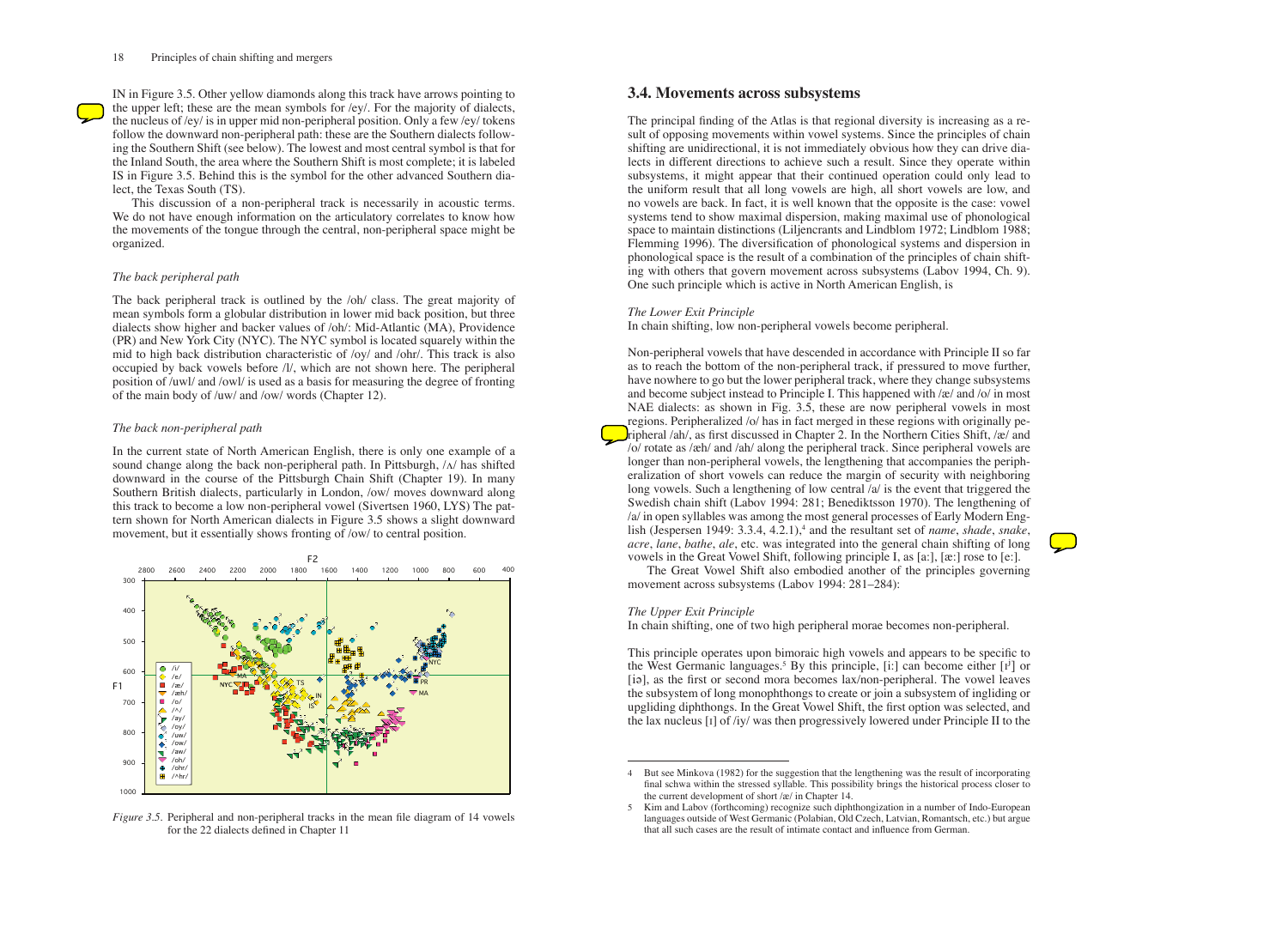

current diphthong [aI] as a realization of /ay/.6 A parallel development affected M.E. /u:/, which became /uw/ and then modern /aw/.

The same principle continues to operate upon diphthongal /iy, ey, uw, ow/ that resulted from the seventeenth-century diphthongization of the long vowels raised by the Great Vowel Shift. As the binary notation indicates, there is a difference in quality between the first and second mora of the long vowels in initial position. Under the operation of the Upper Exit Principle, the nuclei of these vowels shift to the non-peripheral track.

The operation of either the Lower and Upper Exit Principles can be the initiating event of a chain shift, since they both create vacant slots in the original subsystem. Thus the diphthongization of M.E. **i:** was followed by the raising of the other long vowels in the subsystem of long monophthongs in the Great Vowel Shift.

The opposite direction of change occurs when the Lower Exit Principle applies to diphthongs in the Vy subsystem. In the Southern United States, glide deletion of /ay/ converts the diphthong [ai] to a long monophthong [a:] and inserts it into the subsystem of long and ingliding vowels. This is the initiating event for the Southern Shift. As the red arrows in Figure 3.6 show, this triggers the downward shift of /iy/ and /ey/ under Principle II as part of the Southern Shift (Chapters 11, 18). A close parallel is found in Central Yiddish, where /ay/ becomes a monophthong, and /ey/ falls to /ay/ (Labov 1994: 286; Herzog 1965).

Figure 3.6 also shows (blue arrows) the Back Upglide Shift: a migration of /oh/ from the ingliding Vh set to back upgliding /aw/ in the Vw set, with an accompanying shift of /aw/ to /æw/ within the Vw subsystem.

|      |   |  |    |            | Vw |                              |                                                   |    |
|------|---|--|----|------------|----|------------------------------|---------------------------------------------------|----|
|      |   |  |    |            |    |                              | -back +back +back +back +back +back -round +round |    |
| high |   |  |    |            | 1W | <b>uw</b>                    |                                                   |    |
| mid  | e |  | ev | oy         |    | ow                           |                                                   | oh |
| low  | æ |  |    | $\cdot$ ay |    | $x \rightarrow \text{aw}$ ah |                                                   |    |

*Figure 3.6.* Movements across and within subsystems in the Southern Shift (red) and Back Upglide Shift (blue)

The combination of movements across subsystems and movements within subsystems operates to move languages or dialects in different directions. If a hole in the pattern of long vowels is created by the Upper Exit principle, then the remaining long vowels will rise. A hole in the pattern created by the Lower Exit principle will be followed by a downward movement, as the nuclei of the front upgliding vowels become lax and fall along the non-peripheral track, illustrated more concretely in Figure 3.7. In the Southern Shift, the laxing of /iy, ey/ is accompanied by a compensating shift of the short vowels to the peripheral track, where they



*Figure 3.7.* Movements along peripheral and non-peripheral tracks in the Southern Shift

are subject to Principle I and begin to rise, switching relative positions with their long counterparts as shown in the figure.

## **3.5. General principles of merger**

A chain shift by definition maintains the number of oppositions and phonemic categories that existed at the outset. The obverse of chain shifting is merger, where just the opposite happens. Mergers are also unidirectional processes, governed by two closely related principles (Labov 1994: 311–313):

## *Garde's Principle*

Mergers are irreversible by linguistic means.

#### *Herzog's Corollary*

Mergers expand at the expense of distinctions.

The first principle concerns the sequence of events in the history of any one dialect. The second principle is the spatial reflection of these events as they affect neighboring dialects. In any case, a merger will have the same effect as an exit movement in altering the functional economy of a subsystem. The initiating event for a chain shift is often a merger which may create a vacant position in the subsystem or increase margins of security among the remaining elements.

One of the major events in the differentiation of North American dialects is the low back merger of /o/ and /oh/. In some areas, particularly Canada, this event triggers a chain shift among the front short vowels, which have been relatively stable over long periods of English history. The Canadian Shift, shown in Figure 3.8, is triggered by this merger, whereby short-o becomes a long open /oh/, migrating from the short subsystem to the long and ingliding subsystem (Clarke et al. 1995).

|      |          |                                                                           |    |    | Vw |           | Vh |      |
|------|----------|---------------------------------------------------------------------------|----|----|----|-----------|----|------|
|      |          | $-\text{back}$ +back $-\text{back}$ +back +back +back +back +cound +round |    |    |    |           |    |      |
| high |          |                                                                           |    |    | 1W | uw        |    |      |
| mid  |          |                                                                           | ey | oy |    | <b>OW</b> |    | ∙ oh |
| low  | $\alpha$ | $\sim$ 0                                                                  |    | ay |    | aw        |    |      |

#### *Figure 3.8.* The Canadian Shift

Most of the arrows in the preceding diagrams are a reflection of observed phonetic movements. In the case of the low back merger, it is not immediately obvious in which direction the arrow should be drawn. Is the result of the low back merger a member of the short vowel subsystem or a member of the long and ingliding system, as in Figure 3.8? As Chapter 2 pointed out, the long vowels in English are defined by privileges of occurrence in word structure. Long vowels occur in word-final position, while short vowels do not. When /o/ merges with /oh/, it becomes by definition a member of the long and ingliding subsystem. The vowel

<sup>6</sup> Among high vowels, the organization of long, ingliding and upgliding vowels involves different groupings to produce binary oppositions. There is usually no stable opposition between [i:] and  $[i]$  or between  $[i]$  and  $[i]$ . Once the system of diphthongs develops, the monophthong can be interpreted as a variant of the upgliding diphthong or of the ingliding diphthong, but not as an independent unit contrasting with both.